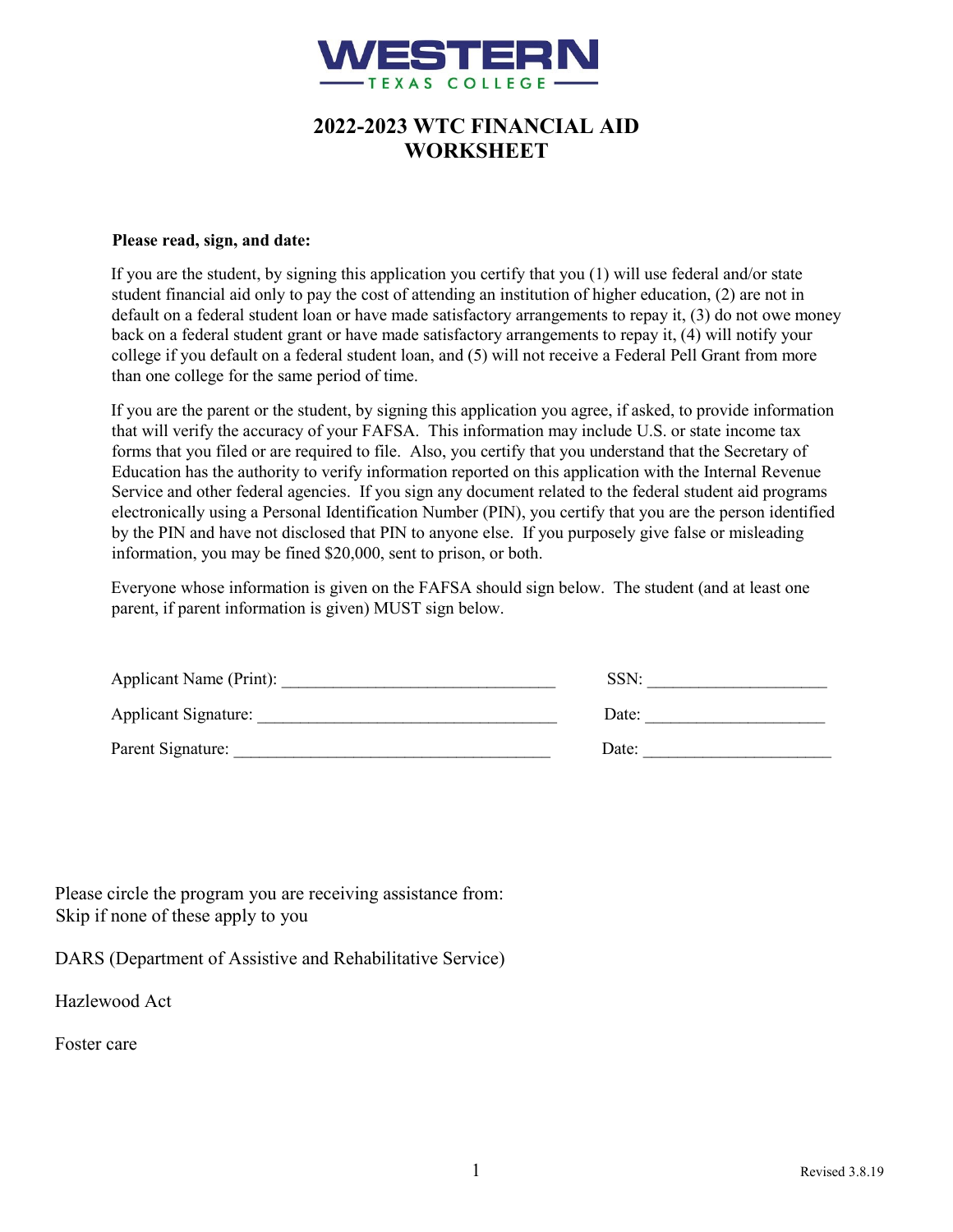

6200 S. College Ave Snyder, TX 79549 325-574-7640 Fax: 866-270-6184 FAFSA School Code: 009549 Email: financialaid@wtc.edu

# **2022-2023 WTC FINANCIAL AID WORKSHEET**

#### **Section I**

| NOTICE: Students will be awarded in date order after receiving all requested documentation. Applications received after<br>priority date will be processed as timely as possible.                                                                                                                                                          |                                                          |                            |                   |      |                                              |                                                            |                                                     |
|--------------------------------------------------------------------------------------------------------------------------------------------------------------------------------------------------------------------------------------------------------------------------------------------------------------------------------------------|----------------------------------------------------------|----------------------------|-------------------|------|----------------------------------------------|------------------------------------------------------------|-----------------------------------------------------|
| PRIORITY DATES: To be eligible for priority processing, ALL required forms and data must be received by the Financial Aid<br>Office prior to the established PRIORITY dates:                                                                                                                                                               |                                                          |                            |                   |      |                                              |                                                            |                                                     |
|                                                                                                                                                                                                                                                                                                                                            | Fall 2022: April 1, 2022<br>Spring 2023: October 1, 2022 |                            |                   |      |                                              |                                                            |                                                     |
| Applications for financial aid will not be considered until all preliminary application requirements are complete and on file in the<br>Financial Aid Office at Western Texas College. If we find conflicting information when verifying your file we may request<br>additional documentation and/or make corrections to your application. |                                                          |                            |                   |      |                                              |                                                            |                                                     |
| <b>Section II GENERAL INFORMATION</b>                                                                                                                                                                                                                                                                                                      |                                                          |                            |                   |      |                                              |                                                            |                                                     |
| 1. Student's name                                                                                                                                                                                                                                                                                                                          |                                                          |                            |                   |      |                                              |                                                            |                                                     |
|                                                                                                                                                                                                                                                                                                                                            |                                                          | last                       |                   |      | first                                        |                                                            | middle                                              |
| 2. Other names or maiden name used for enrollment at WTC                                                                                                                                                                                                                                                                                   |                                                          |                            |                   |      |                                              |                                                            |                                                     |
|                                                                                                                                                                                                                                                                                                                                            |                                                          |                            |                   |      |                                              |                                                            |                                                     |
|                                                                                                                                                                                                                                                                                                                                            |                                                          |                            |                   |      |                                              |                                                            |                                                     |
| 5. Marital status:                                                                                                                                                                                                                                                                                                                         | $\Box$ married                                           | $\Box$ separated           |                   |      | $\Box$ unmarried (single, divorced, widowed) |                                                            |                                                     |
| 6. Where will you live? $\Box$ dorm                                                                                                                                                                                                                                                                                                        |                                                          | $\Box$ at home             | $\Box$ off-campus |      | $\Box$ with parents                          |                                                            |                                                     |
| 7. Permanent Address                                                                                                                                                                                                                                                                                                                       |                                                          |                            |                   |      |                                              |                                                            |                                                     |
|                                                                                                                                                                                                                                                                                                                                            |                                                          | street address is required | apt. $#$          | city | state                                        | zip code                                                   | phone number                                        |
| 8. Local Address (if different)                                                                                                                                                                                                                                                                                                            |                                                          |                            |                   |      |                                              |                                                            |                                                     |
|                                                                                                                                                                                                                                                                                                                                            |                                                          | street or P.O. Box         | apt. $#$          | city | state                                        | zip code<br>May we text you if needed? (circle one) yes no | phone number                                        |
| 10. Email Address (correspondence may be done via email)                                                                                                                                                                                                                                                                                   |                                                          |                            |                   |      |                                              |                                                            |                                                     |
| 11. Did you graduate from high school?                                                                                                                                                                                                                                                                                                     |                                                          |                            |                   |      |                                              |                                                            |                                                     |
| If no, do you have a GED?                                                                                                                                                                                                                                                                                                                  |                                                          | $\Box$ yes $\Box$ no       |                   |      |                                              |                                                            |                                                     |
| 12. Are you currently employed?                                                                                                                                                                                                                                                                                                            |                                                          |                            |                   |      |                                              |                                                            | $\Box$ yes $\Box$ no Present monthly gross earnings |
| 13. PARENT'S INFORMATION-REQUIRED BY ALL APPLICANTS                                                                                                                                                                                                                                                                                        |                                                          |                            |                   |      |                                              |                                                            |                                                     |
| Note: You must complete this section regardless of dependency status. If parents are deceased, please indicate.                                                                                                                                                                                                                            |                                                          |                            |                   |      |                                              |                                                            |                                                     |
| Father/stepfather                                                                                                                                                                                                                                                                                                                          |                                                          |                            |                   |      |                                              |                                                            |                                                     |
|                                                                                                                                                                                                                                                                                                                                            |                                                          |                            |                   |      |                                              |                                                            |                                                     |
|                                                                                                                                                                                                                                                                                                                                            |                                                          | street                     | apt. $#$          |      | city                                         | state                                                      | zip code                                            |
| Mother/stepmother                                                                                                                                                                                                                                                                                                                          |                                                          |                            |                   |      |                                              |                                                            |                                                     |
|                                                                                                                                                                                                                                                                                                                                            | name                                                     |                            |                   |      |                                              |                                                            |                                                     |
|                                                                                                                                                                                                                                                                                                                                            |                                                          | street                     | apt. $#$          |      | city                                         | state                                                      | zip code                                            |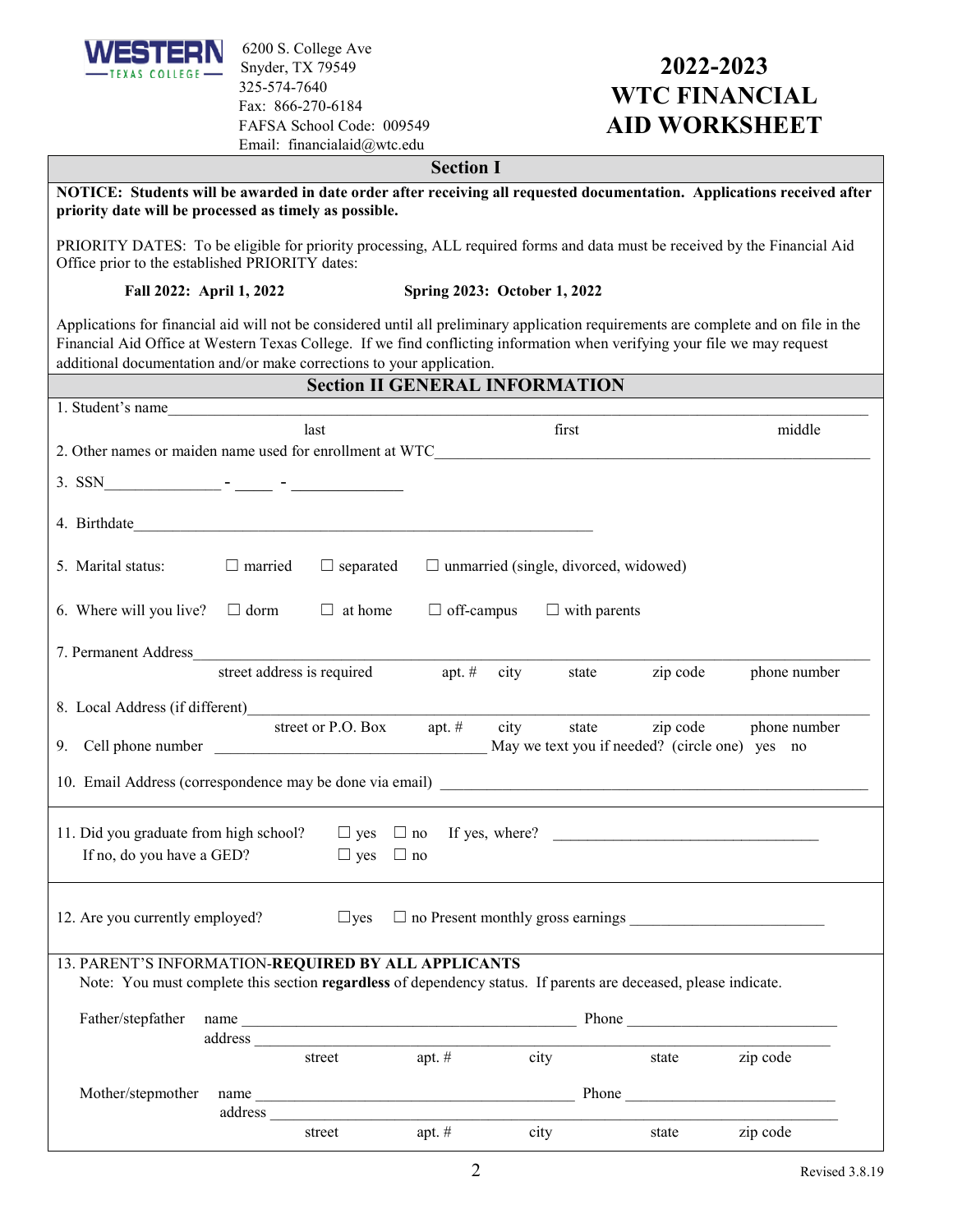| <b>Section III EDUCATIONAL OBJECTIVES</b>                                                                                                 |  |  |  |  |  |
|-------------------------------------------------------------------------------------------------------------------------------------------|--|--|--|--|--|
| MUST BE COMPLETED BY ALL APPLICANTS, DO NOT LEAVE BLANK:                                                                                  |  |  |  |  |  |
| 1. Major:                                                                                                                                 |  |  |  |  |  |
| (**Undecided are not acceptable responses for a major)                                                                                    |  |  |  |  |  |
|                                                                                                                                           |  |  |  |  |  |
| 2. Expected graduation date: month, year month, year month, year                                                                          |  |  |  |  |  |
| 3. Which degree objective do you plan to pursue at WTC?<br>Associate degree<br>Certificate                                                |  |  |  |  |  |
| 4. Which semester(s) do you plan to attend?<br>Fall<br>Spring                                                                             |  |  |  |  |  |
| <b>Section IV ACADEMIC HISTORY</b>                                                                                                        |  |  |  |  |  |
| Have you attended any other institution during the 2022/2023 academic year while attending WTC?<br>$\Box$ yes $\Box$ no<br>1.             |  |  |  |  |  |
|                                                                                                                                           |  |  |  |  |  |
| If yes, please identify:                                                                                                                  |  |  |  |  |  |
| school name<br>city & state                                                                                                               |  |  |  |  |  |
| If yes, will you be receiving Financial Aid from that institution?<br>$\Box$ yes<br>$\Box$ no<br>2.                                       |  |  |  |  |  |
| 3.<br>Transient student (enrolling for summer sessions only)<br>$\Box$ yes<br>$\Box$ no                                                   |  |  |  |  |  |
|                                                                                                                                           |  |  |  |  |  |
|                                                                                                                                           |  |  |  |  |  |
| <b>Section V APPLICANT AUTHORIZATION</b>                                                                                                  |  |  |  |  |  |
| DUAL ATTENDANCE AND EXPENSE CHARGE AUTHORIZATION:                                                                                         |  |  |  |  |  |
| I understand that, if I attend two schools in the same enrollment period, I cannot receive a Pell grant or Direct loan from both schools. |  |  |  |  |  |
| I also understand that I must inform the financial aid administrator at both schools.                                                     |  |  |  |  |  |
| I authorize Western Texas College to charge expenses for tuition/fees, room/board, textbooks, and for any other expenses I incur          |  |  |  |  |  |
| while attending Western Texas College to my financial aid award.                                                                          |  |  |  |  |  |
| This authorization remains in effect until I notify you in writing that I wish to revoke this.                                            |  |  |  |  |  |
|                                                                                                                                           |  |  |  |  |  |
|                                                                                                                                           |  |  |  |  |  |
|                                                                                                                                           |  |  |  |  |  |
| applicant's signature<br>date                                                                                                             |  |  |  |  |  |
|                                                                                                                                           |  |  |  |  |  |
| **Grant and/or scholarship recipients: Remaining funds will be issued after the 20th class day. Notice will                               |  |  |  |  |  |
| be posted. Student Loan recipients: Proceeds for first-time borrowers at WTC will be delayed for 30 days.                                 |  |  |  |  |  |
|                                                                                                                                           |  |  |  |  |  |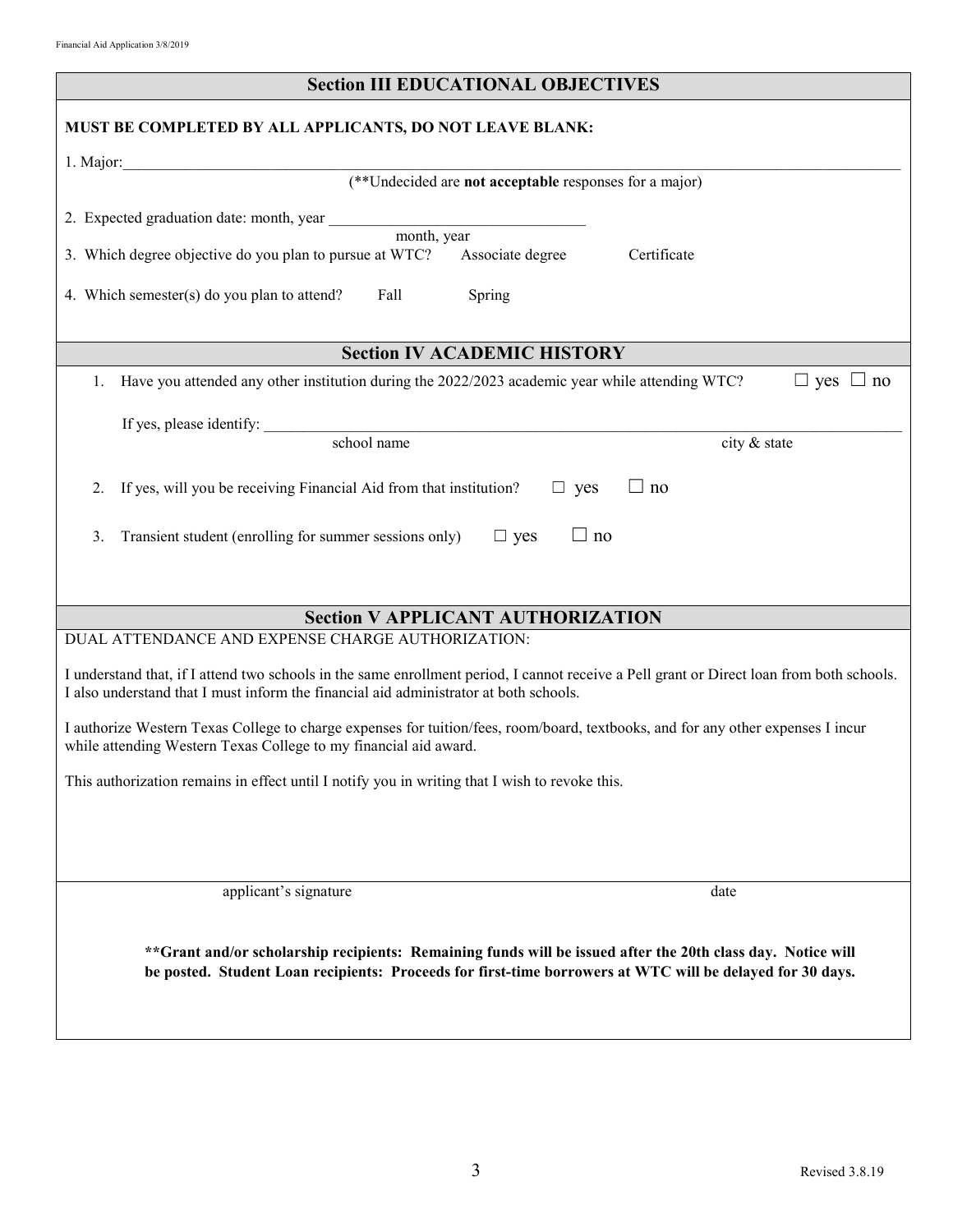### **Section VI APPLICATION PROCEDURE**

- 1. Each applicant must complete this WTC Financial Aid Worksheet. Return the completed form to the Financial Aid Office.
- 2. All students must file a 2022-2023 FAFSA. Be sure to list Western Texas College's code—009549. Students applying for PLUS loan ONLY are not required to file the FAFSA.
- 3. Tax Transcripts of student's and/or parent's 2020 income tax form(s) and W2(s) may be required to complete the student's file.
- 4. Each applicant must have a high school diploma or a GED. If you have not attended a post-secondary institution then official copies of your high school diploma or GED must be on file in the Admission's Office.
- 5. An official transcript from all colleges and/or universities attended must be on file in the Admission's Office.
- \*\*\*Receipt of your transcripts/GED by Admissions must be verified through our office.

# **Section VII APPLICANT'S RESPONSIBILITIES**

In the event I am granted assistance under this application, I hereby certify that:

- 1. I am enrolled or have been accepted for admission for enrollment at Western Texas College for the period aid is requested.
- 2. I am and will be in need of this assistance in order to continue my college education.
- 3. I will use the proceeds of the loan, grant, work-study job, and/or scholarship only for the payment of tuition and required fees, room and board or similar living expenses, instructional equipment, materials, books, and other related college costs.
- 4. I will keep the Student Financial Aid Office informed as to my current address.
- 5. I understand that a hold may be placed on my records until I have made full arrangements with the Financial Aid Office to repay all obligations incurred by me.
- 6. The policies and practices of Western Texas College are in compliance with guidelines relative to the "Privacy Act of 1974" (Pub. L. 93-579). I authorize the Financial Aid Office to release any information concerning my records at Western Texas College to any federal, state, institutional, or local organization or agency necessary for the administration of my award(s), processing of my application(s), and submitting required reports. I understand that this authorization will remain in effect unless revoked by me in writing to the Financial aid Office. I further understand that in endorsing or approving application(s) for certain program(s) the Financial Aid Office accepts responsibility and has legal and contracted obligations for submitting subsequent reports as required by such institutions, agencies, or organizations, and that when these commitments apply, this authorization cannot be revoked.
- 7. I understand that for full consideration, all information requested by this application and other application materials, including the FAFSA, must be completed and that any omissions or false information may be cause for cancellation of all financial assistance and/or repayment of any funds already received under fraudulent circumstances.

(cont. on next page)